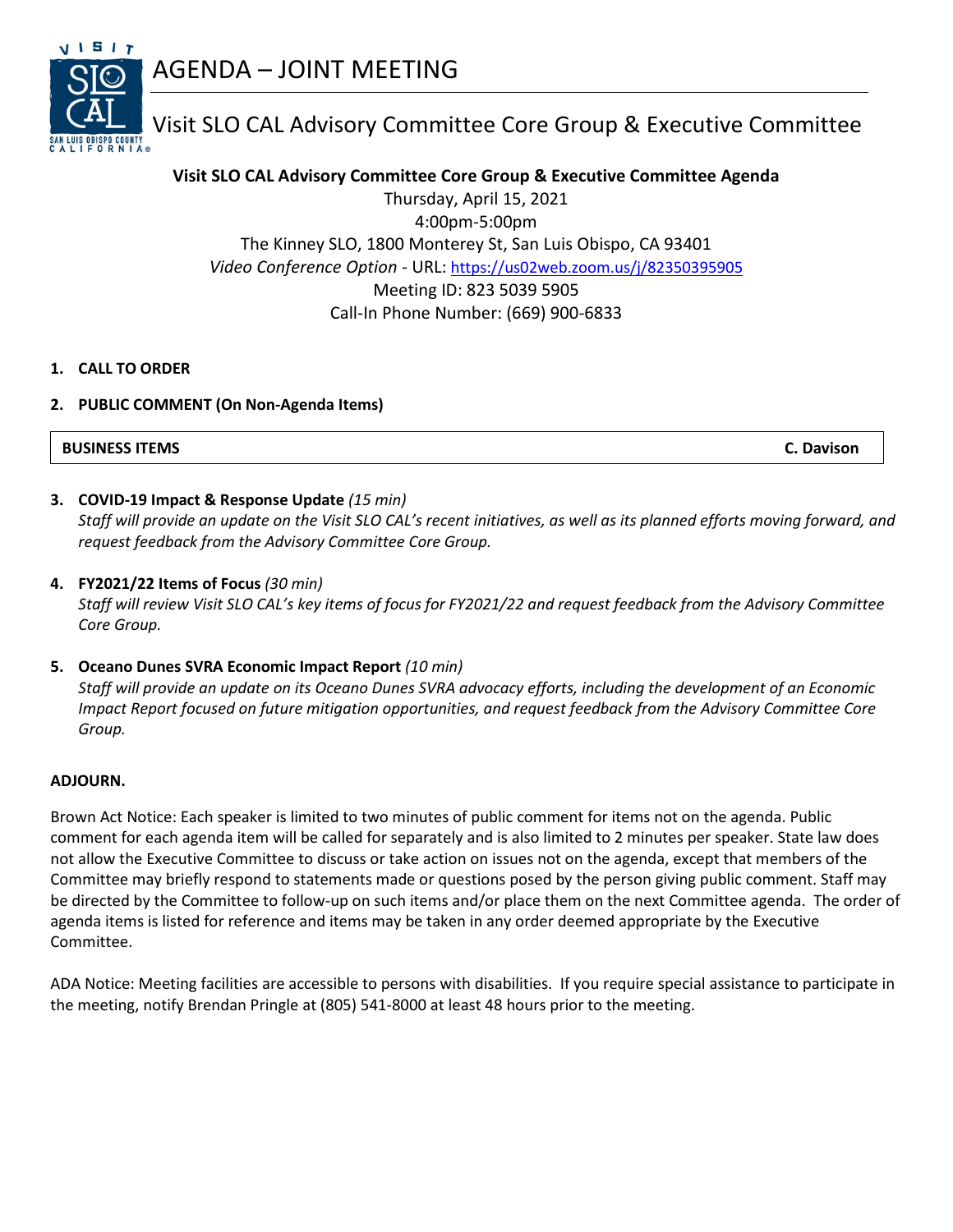

# **Oceano Dunes Economic Impact Assessment**

03.01.2021

─

Annie Frew Visit SLO CAL 1334 Marsh Street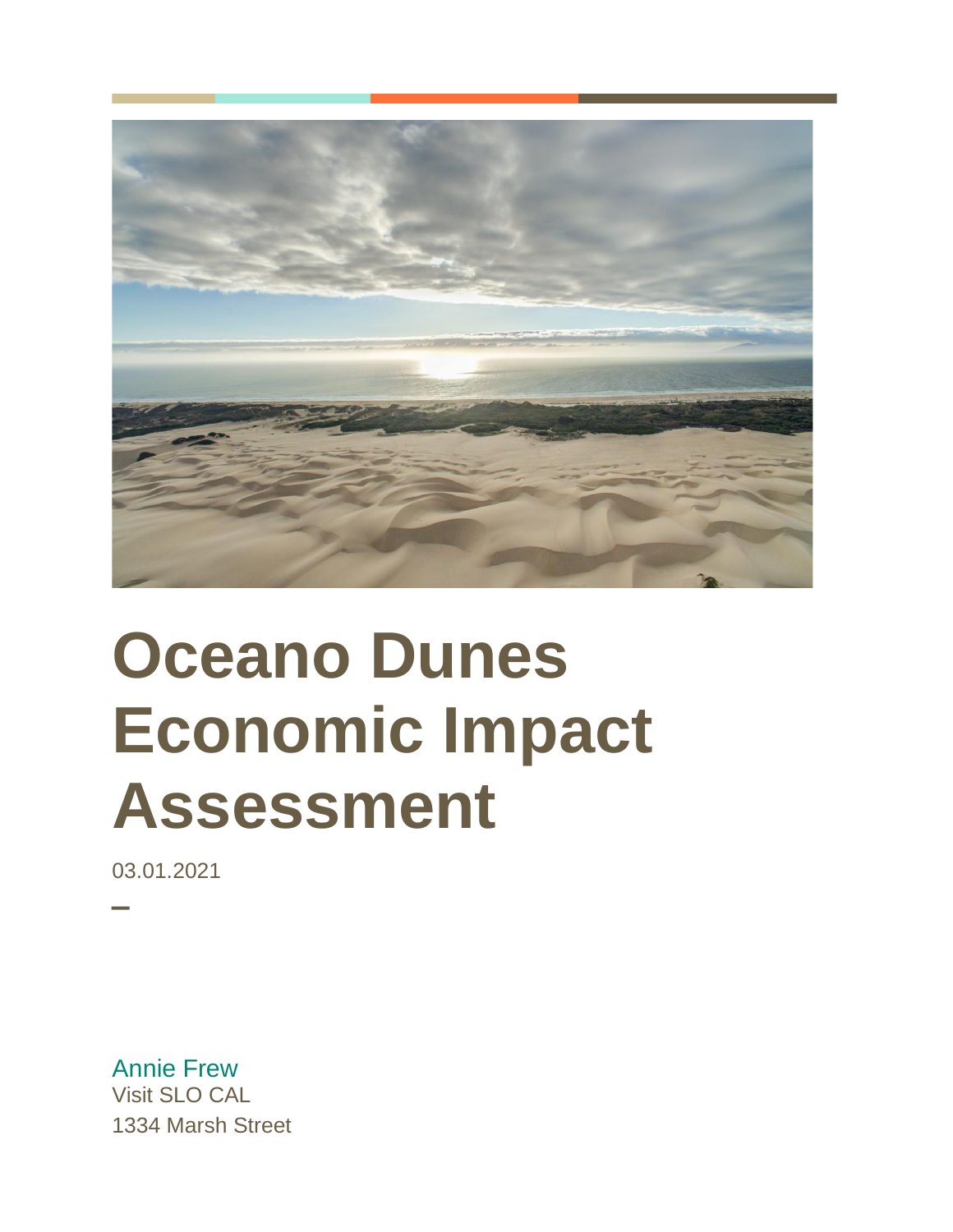## San Luis Obispo, CA 93401

# **Overview**

The purpose of this study is to assess the financial effects and employment impacts of the Oceano Dunes District on the San Luis Obispo County economy.

# **Goals**

- 1. A robust and comprehensive assessment of the direct, indirect and induced economic benefits the Oceano Dunes District brings to the surrounding communities, San Luis Obispo County, and the California State Parks system.
- 2. To provide subsequent mitigation measures in the event of partial or full closure of the Oceano Dunes District, and identify potential opportunities for a repurposing of the State Park, as well as identify areas of opportunity in the surrounding area.

# **Background**

The Oceano Dunes is a large, naturally occurring coastal dunes system located between Pismo Beach and the unincorporated Oceano in San Luis Obispo County. Originally occupied by the Chumash, the dunes are a rich and unique cultural and environmental asset.

Aside from the environmental attractions, the most popular component is the Oceano Dunes State Vehicular Recreation Area (SVRA), a part of the larger Pismo Beach State Park, and operated under the California State Parks system. Off-highway vehicles (OHV) and off-roading enthusiasts travel from all over the world to ride along the scenic coastline.

In addition to the OHV area, street legal vehicles are allowed to drive on the Pismo State Beach along with spaces designated for beach camping. Other recreation activities include, but are not limited to: fishing, surfing, paragliding, horseback riding, and hiking.

# Purpose

A previous economic impact report was finalized in 2017 however, the study was deemed incomplete and did not provide a full understanding or segmentation of the potential economic impacts. This study will ensure a robust and comprehensive assessment of the data, analysis and provide subsequent mitigation measures and areas for opportunity.

Upcoming regulatory decisions will affect how the State Park operates and the current scope of recreational assets. Over the next five years, State Parks may be required to phase-out its off-highway vehicle riding area (OHV). The OHV component to the State Park is unique within California and a huge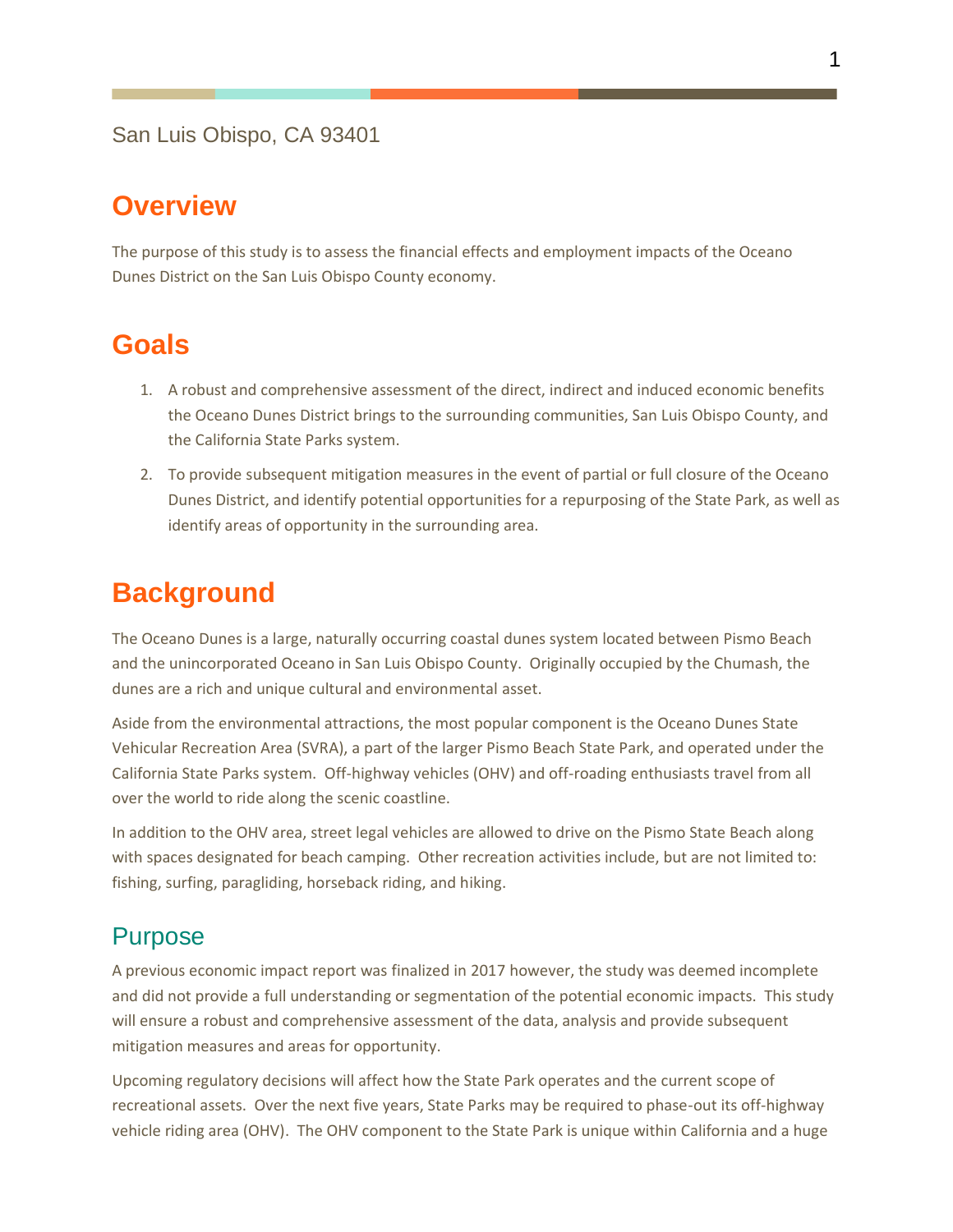tourist attraction. People travel from all over the world to ride on the State Park all while recreating and staying in the neighboring towns.

This unique piece of coastline not only attracts travelers and residents alike, but also the film industry. The biodiversity and distinctive environmental makeup are particularly enticing to filmmakers, musicians, adventure photographers, and other artists. When filming occurs, the artists and their crews increase revenue for State Parks and the community in which they stay.

However, the rare environmental features are protected under state and federal laws. For example, The Endangered Species Act is federal legislation that protects listed species, such as the Snowy Plover, to ensure the habitat, breeding ground and survival of the species can persist. Several environmental laws protect the Oceano Dunes' uniqueness but also comes with several regulatory agencies that maintain jurisdiction over the State Parks and subsequent permitting that allow for recreational activity.

The dissonance between cultural and environmental preservation with the access to recreational activities has caused tension between State Parks and other regulatory agencies. It is our hope this economic assessment can provide the necessary data and analysis to help guide our communities in preparing for possible future regulatory decisions and begin to plan for outlined areas of opportunity.

# Need for Economic Impact Assessment

As previously referenced, State Parks commissioned an economic impact assessment in 2017 to measure the impact of recreational activities in the Oceano Dunes District on the San Luis Obispo County economy. The report concluded that an estimated \$243 million is generated annually to the county's economy and has produced over 3,000 local jobs based on data collected between 2016-2017. The 2017 report was quickly peer reviewed by researchers from Cal Poly State University and San Francisco State University, respectively. Researchers critiqued the report with serious regard to the report's methodology and conclusions, ultimately calling into question the accuracy of the estimated \$243 million generated to the local economy. As a result, the California Coastal Commission, other relevant agencies and the local community have largely discredited the 2017 analysis and its conclusions.

In February of 2021, one of the professors who peer reviewed the 2017 State Parks assessment, Dr. Pratish Patel who is an associate professor of finance at Cal Poly, released a report assessing the sixmonth period when camping and off-roading were closed due to the COVID-19 pandemic and the subsequent economic impacts during the closure. Dr. Patel concluded the closure had "no significant impact" on the county's local economy. However, Dr. Patel's study was also severely flawed in its methodology and conclusions. The methodology was contingent on assessing the unincorporated Oceano bed-tax generated where the number of hotel rooms and vacation rentals is limited and does not provide an accurate representation of the lodging accommodations travelers utilize when accessing the park. Additionally, the data for this analysis was collected during the COVID-19 pandemic and is not reflective of typical travel seasons or circumstances. These factors, among others, compromised the data analysis and conclusions, and the report has recently been discredited by peer researchers and community members as well.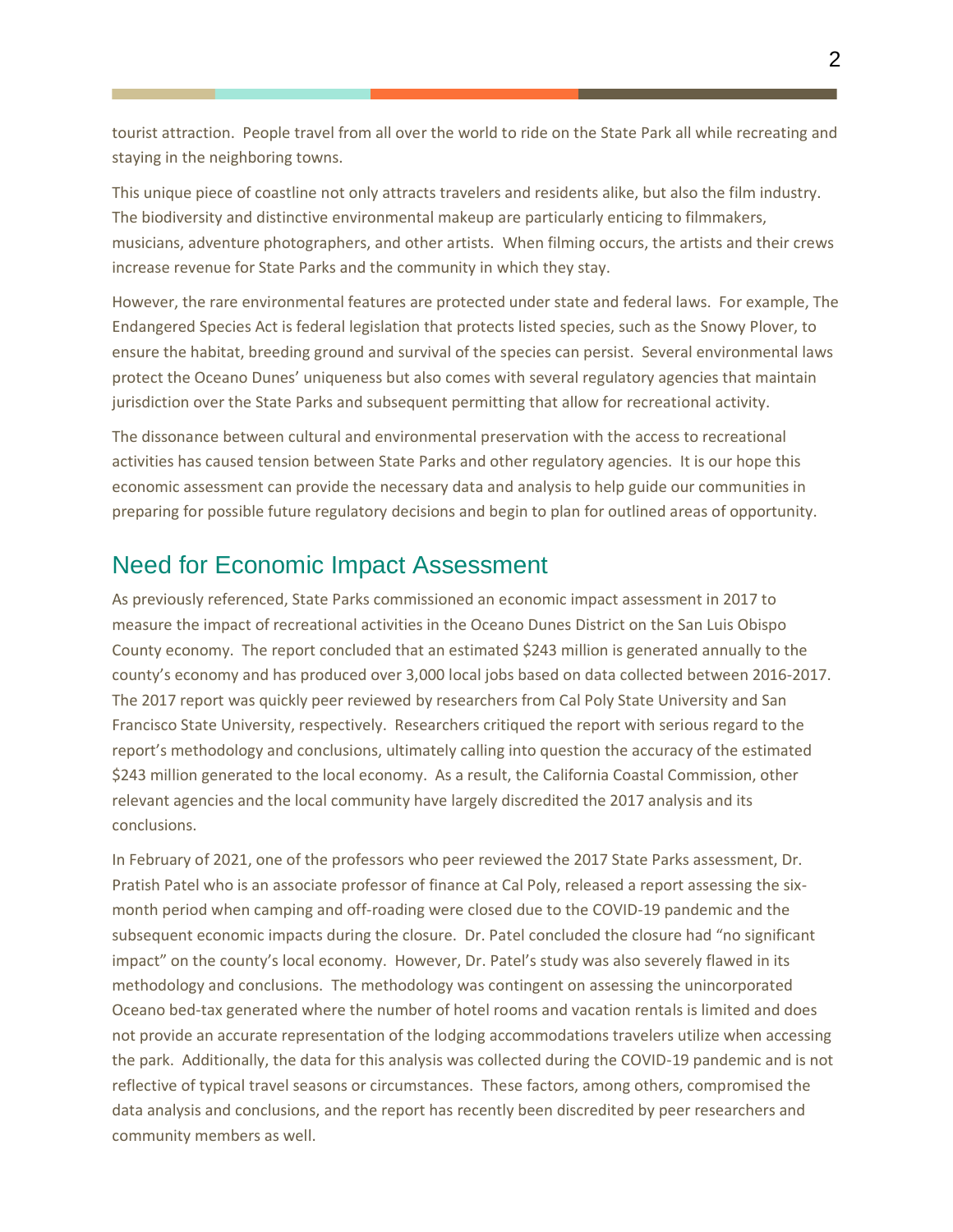Because previous studies do not provide definitive or unbiased data analysis and conclusions about the real economic impacts of the Oceano Dunes District, it is challenging for decision-makers to utilize research to make informed decisions in the best interest of the community. The purpose of this study, as conducted by a third-party, will ensure an impartial, accurate and comprehensive assessment to provide the necessary information for regulatory agencies, local elected officials and other decisionmaking bodies.

# **Milestones**

# I. Gain purpose, understanding and financial buy-in from surrounding cities and county in partnership with South County Chambers of Commerce

Meet with the cities of Grover Beach, Arroyo Grande and Pismo Beach in addition to the County of San Luis Obispo.

Completion date: Friday March 12, 2021

# II. Meet with potential agencies (Tourism Economics, Destinations Analysts, etc.)

Initial meetings to discuss data collection and analysis and expected outcomes of the economic impact assessment.

Completion date: Friday March 26, 2021

# III. Proposal submission final deadline

Visit SLO CAL will accept proposals until EOD on the final deadline and will review as proposals are submitted.

Completion date: Friday, April 16, 2021

# IV. Review of proposals

Visit SLO CAL and South County Chambers of Commerce will start reviewing proposals submitted and will notify the agencies of initial questions or concerns. Follow up meetings will be scheduled during this timeframe to determine finalists.

Completion date: Friday, April 30, 2021

# V. Present to Executive Committee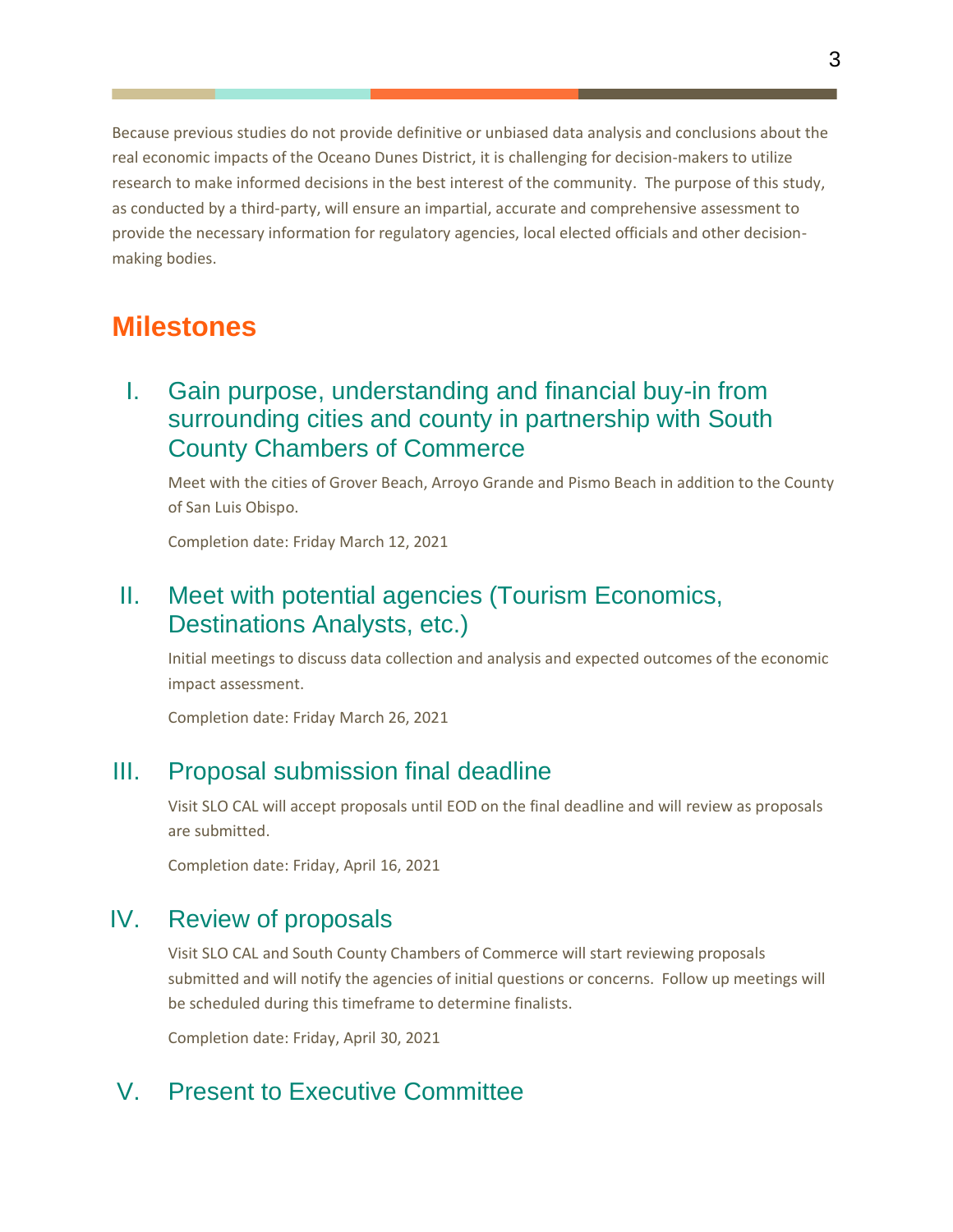Present to Executive Committee on progress and recommend an agency. Executive Committee will make a recommendation to Board of Directors for approval.

Completion date: Thursday May 13, 2021

# VI. Submit agency recommendation to VSC Board of Directors

Staff will present recommended agency proposal for discussion and final consideration.

Completion date: Wednesday, May 19, 2021

# VII. Notify agency of choice

Notify agency of selection. Review and finalize contract agreement and determine formal data collection, analysis and presentation of results timeframe.

Completion date: Friday, June 25, 2021

## VIII. Begin data collection and analysis

Agency will work with community stakeholders and partners to collect data and perform analysis based on identified inputs.

Completion date: July 1, 2021

## IX. Draft findings presented for review

Agency will present initial conclusions to VSC team and co-op stakeholders for feedback.

Estimated completion date: Friday September 3, 2021

# X. Final finding presented

Based on feedback from initial data analysis and results presentation, Agency will update report and findings. Final findings and conclusions to be presented back to VSC and co-op stakeholders.

Estimated completion date: September 24, 2021

## XI. Final report completed and presented to the Board

Completion date: Wednesday TBD, 2021

# XII. Final report presented to Board of Supervisors and/or relevant city officials

Completion date: TBD, 2021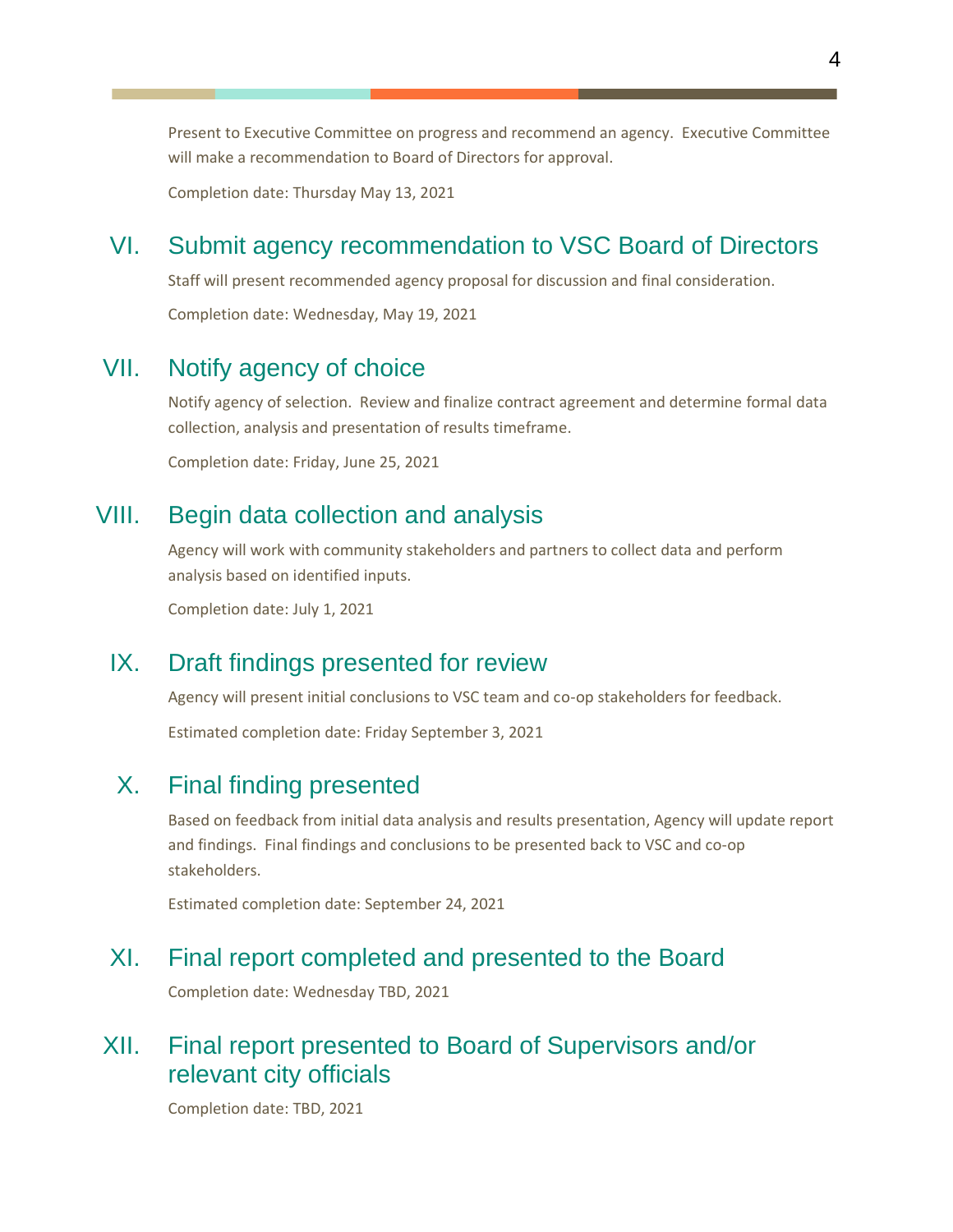# **Recommended Inputs**

| Type of Input | Input                                                         | Reasoning                                                                                     |
|---------------|---------------------------------------------------------------|-----------------------------------------------------------------------------------------------|
| <b>Direct</b> | <b>OVH/SVRA Closure</b>                                       | Pending Coastal Commission to<br>phase-out over five years                                    |
| <b>Direct</b> | Overnight camping                                             | Assess the dollars spent from<br>camping patrons                                              |
| <b>Direct</b> | Day use visitors without vehicles                             | Determine number of visitors<br>without vehicles from both<br>locals and out of town visitors |
| <b>Direct</b> | Day use permits/users without<br><b>OHV</b>                   | Value of those using the park in<br>a limited capacity                                        |
| <b>Direct</b> | Day use permit permits/users<br>with OHV                      | Value of those using the park in<br>a limited capacity                                        |
| <b>Direct</b> | Day use permits/users with<br>street legal vehicles           | Value of those using the park in<br>a limited capacity                                        |
| <b>Direct</b> | Day use permits/users renting<br>from OHV concessionaires     | Value of those using the park in<br>a limited capacity                                        |
| <b>Direct</b> | Employment and income of<br><b>State Parks</b>                | Determining the residential<br>income generated directly by<br>ODD                            |
| <b>Direct</b> | Other identified activities<br>(hiking, surfing, paragliding) | Value of those using the park in<br>an isolated capacity                                      |
| <b>Direct</b> | <b>International Visitors</b>                                 | Value of travelers from outside<br>of the U.S.                                                |
| <b>Direct</b> | <b>Out-of-State Visitors</b>                                  | Value of travelers from within<br>the U.S.                                                    |
| <b>Direct</b> | <b>In-State Visitors</b>                                      | Value of travelers from                                                                       |

 $\mathcal{L}_{\mathcal{A}}$